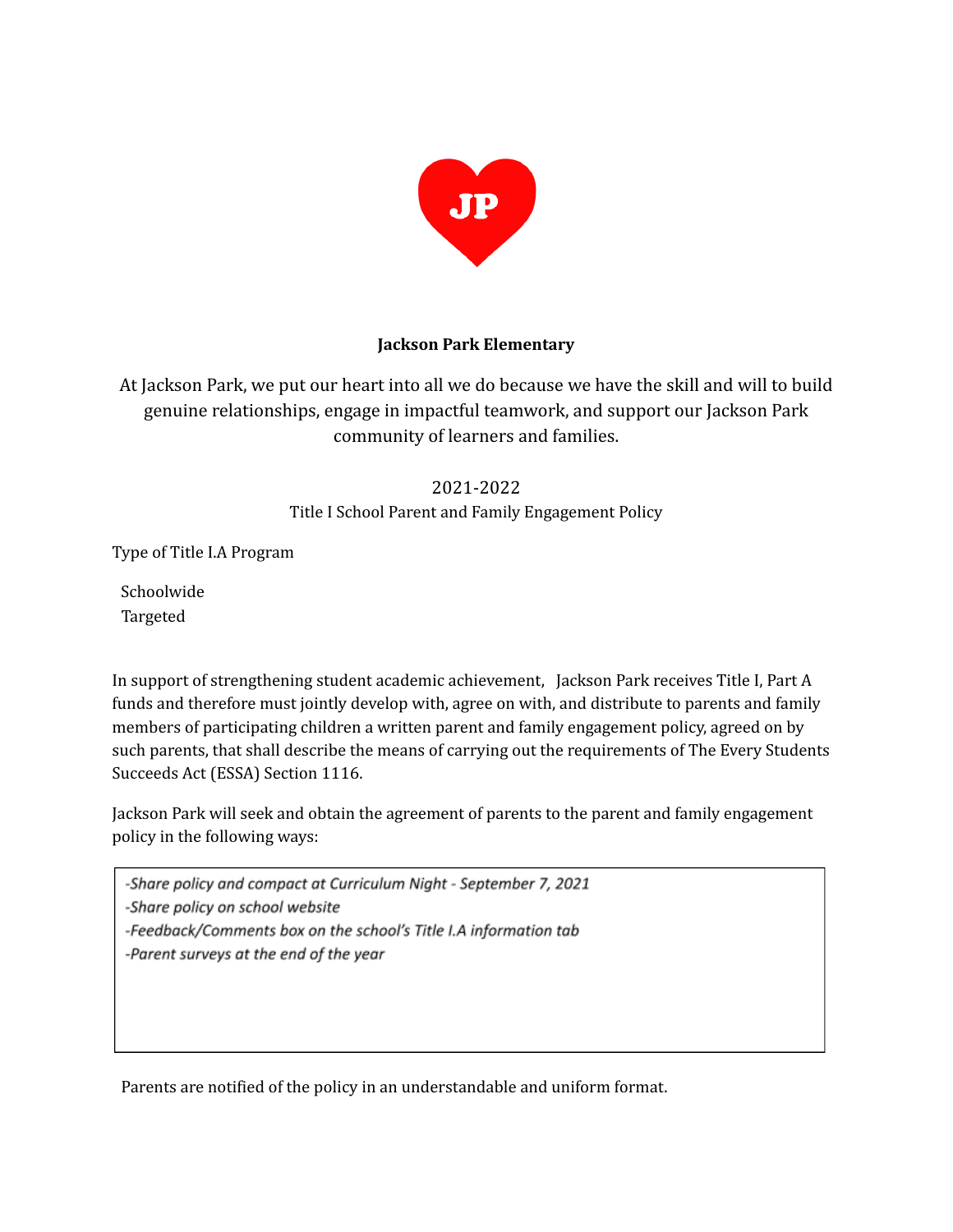The school parent and family engagement policy is provided in a language that parents can understand.

## **POLICY INVOLVEMENT**

At the beginning of the school year, the school convenes an annual meeting at a convenient time, to which all parents of participating children are invited and encouraged to attend.

The agenda reflects the purpose of the meeting:

To inform parents of their school's participation in the Title I.A program

To explain the requirements of Title I.A

To explain the rights of parents to be involved

The school offers a flexible number of meetings.

Using Title I.A funds, to promote parental involvement the school provides: At least one box checked below

Transportation Child Care Home Visits (Funds will not be utilized for these purposes)

The school involves parents in an organized, ongoing, and timely way:

In the planning, review, and improvement of the Title I.A program and/or Schoolwide program plan in the school.

Jackson Park will involve parents in the planning, review, and improvement of the Title I.A program and/or Schoolwide Program Plan in the following ways:

-Share policy and compact at Curriculum Night - September 7, 2021 -Share policy on school website -Invite parents to review, provide feedback and update Schoolwide Program Plan (a.k.a. Comprehensive Strategic School Improvement Plan) on the District website under Curriculum and Instruction - Federal Programs - Title I -Parent surveys at the end of the year

In the planning, review, and improvement of the school parent and family engagement policy.

Jackson Park will involve parents in the planning, review, and improvement of the Parent and Family Engagement Policy in the following ways: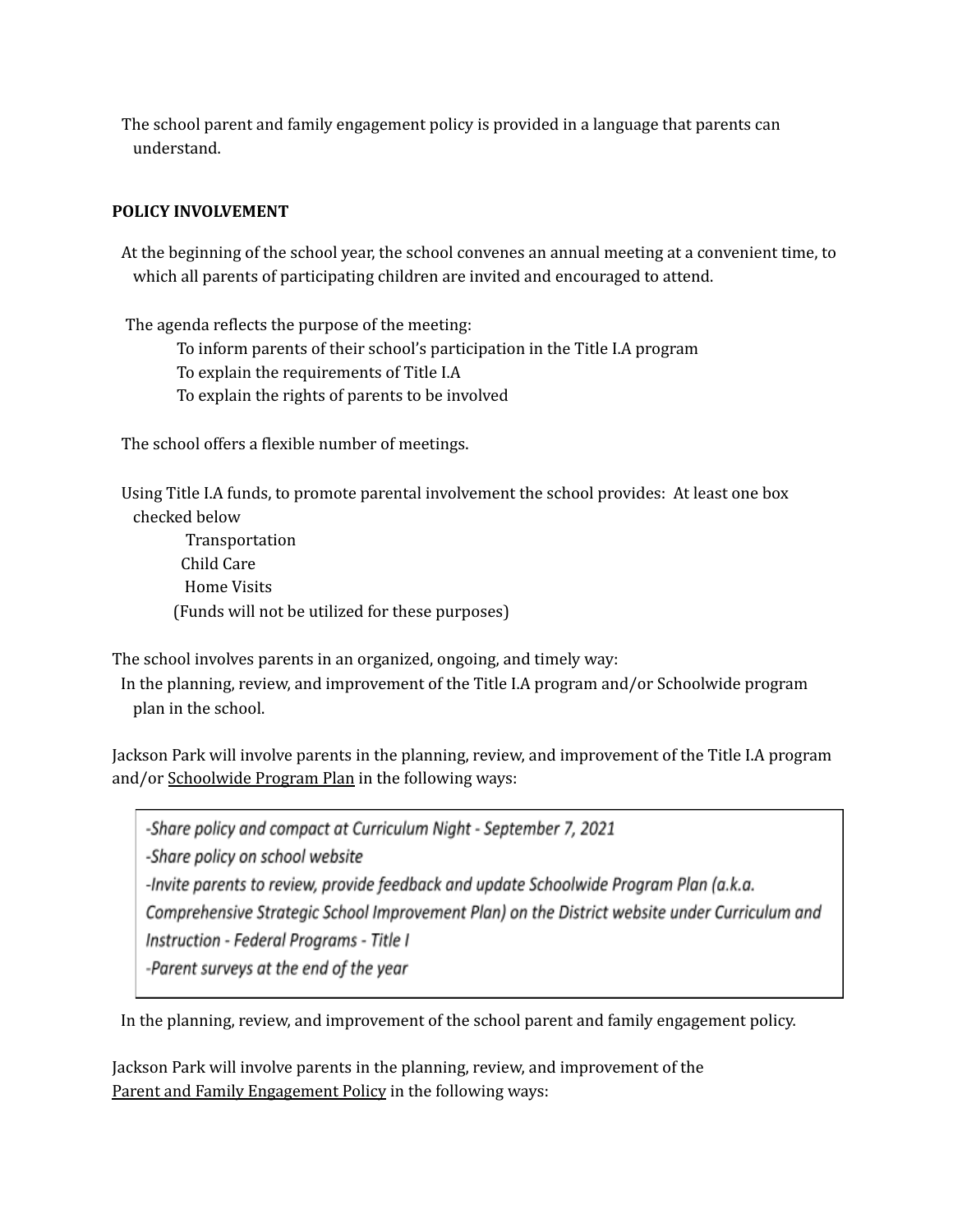-Share policy and compact at Curriculum Night - September 7, 2021 -Share policy on school website -Parent surveys at the end of the year -Agenda item at PTO meeting(s)

The school provides parents of participating children: Timely information about the Title I.A programs.

Jackson Park will provide information to parents about the Title I. A program in the following ways:

-Share information about the Title I.A program at Curriculum Night - September 7, 2021 -- Title I.A tab on the school website will have information about the Title I.A program -Use multiple methods of communication to families such as school reach system, peach jar, etc. -Agenda item at the monthly PTO meetings

A description and explanation of the current curriculum in use at the school, the forms of academic assessments that are used to measure progress, and the achievement levels of the MAP assessment.

Jackson Park will provide a description and explanation of the curriculum, academic assessments, and MAP achievement levels in the following ways:

-Share information at Curriculum Night -Parent/Teacher Conferences - Fall/Spring - Teachers will share MAP Achievement data -School Website -The school website will have information about courses, curriculum, syllabi -SDUC Website - Curriculum and Instruction Tab will have information regarding curriculum and assessments

Opportunities, as appropriate, to participate in decisions relating to the education of their children.

Responses to their suggestions as soon as possible.

# **SCHOOL CAPACITY FOR INVOLVEMENT**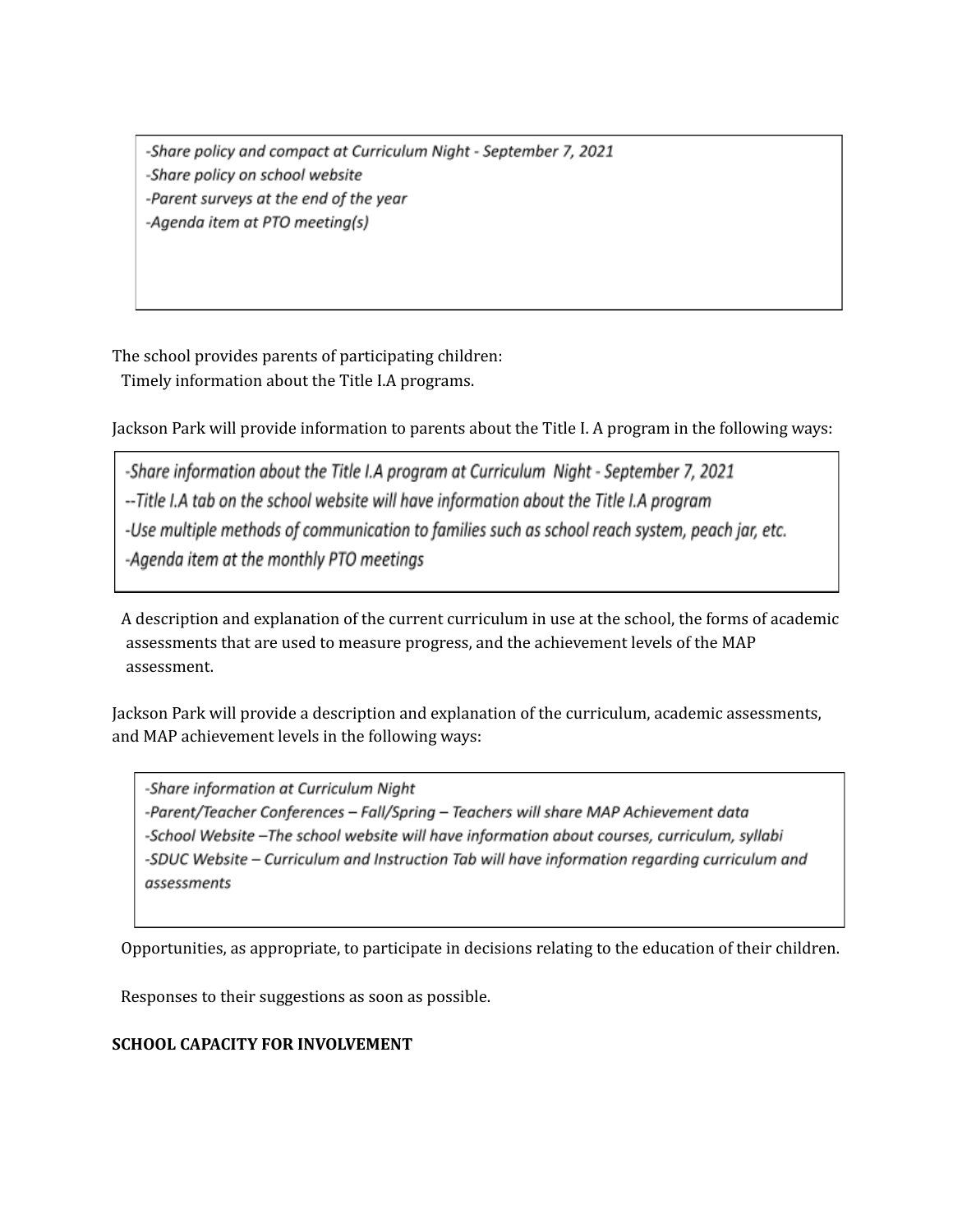To ensure effective involvement of parents and to support a partnership among the school, parents, and the community to improve student academic achievement, Jackson Park will:

Provide assistance to parents, as appropriate, in understanding:

- the Missouri Learning Standards
- the Missouri Assessment Program
- local assessments
- how to monitor a child's progress and
- how to work with educators to improve the academic achievement of their children.

Jackson Park will provide assistance on the aforementioned topics in the following ways: Provide materials and training to help parents work with their children to improve achievement.

Jackson Park will provide materials and training in the following ways:

-Share information at Curriculum Night -Parent/Teacher Conferences - Fall/Spring - Teachers will share MAP Achievement data -SDUC Website – Curriculum and Instruction Tab will have information regarding curriculum and assessments -Encourage participation in family learning events where parents can learn strategies to support their child's learning at home such as Literacy Night, STEM Expo -Offer bi-monthly Jackson Park Community Meetings -Hold workshops connecting parents to tools and resources -Provide resources on the school website

Educates teachers, specialized instructional support personnel, principals, and other school leaders, and other staff, with the assistance of parents, in the values and utility of contributions of parents, and in how to reach out to, communicate with, and work with parents as equal partners, implement and coordinate parent programs, and build ties between parents and the school.

Jackson Park will educate school personnel regarding working with parents in the following ways:

-Review and update with school staff communication procedures with parents -Provide training for school staff regarding effective communication techniques for working with parents